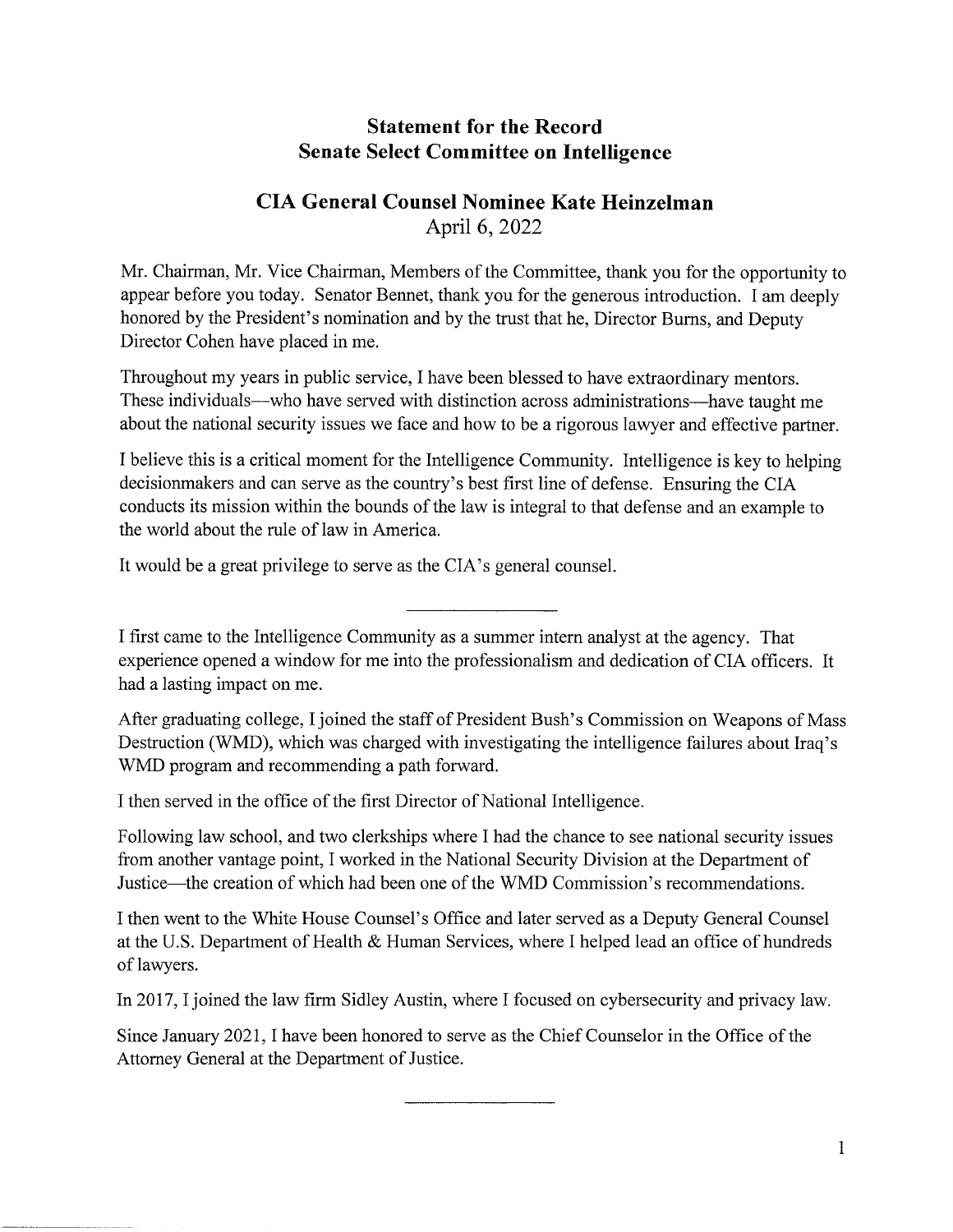If I am fortunate enough to be confirmed, I will bring each of these experiences to bear in helping the CIA navigate the challenges from nation-state and non-state actors that we face today. Among these: Russia's invasion of Ukraine, China's efforts to expand its power worldwide, cyber attacks against networks of all kinds, terrorist threats, and a multitude of others.

Director Burns has established his priorities for the agency: China, technology, people, and partnerships. The General Counsel's office can play a critical role in enabling CIA to do its vital work, and implement its priorities, in a manner that is fully consistent with the law.

To this end, the first objective of the General Counsel's Office should, in my view, be to provide clear and accurate legal advice on the full range of matters confronted by the agency. Just as we seek rigor and timeliness in intelligence, so too should we demand these things from the agency's talented and dedicated lawyers.

Second, the office should be an important contributor to the agency's compliance work. I believe agency lawyers should not just deliver advice on the law, but also make sure their advice is actionable and anticipates, to the extent possible, what is around the next corner.

Third, the office should help maintain the public trust and reinforce accountability to the American people. This includes working closely with this Committee to help enable the congressional intelligence committees' critical oversight work, and helping to provide appropriate transparency about the basis for CIA's actions. This is particularly indispensable at the CIA, given that the agency's activities are generally conducted outside of public view.

To achieve these three objectives, the General Counsel must maintain an office that invests in its workforce and partnerships—two of Director Burns' priorities. If confirmed, I would view these as two foundational priorities.

To provide top-notch legal counsel in this operational environment requires that lawyers not only have subject-matter expertise and close relationships with their clients, but also the independence that enables lawyers to deliver advice, at times, that clients may not want to hear.

I am here, as I noted at the outset, because I have had the chance to learn from extraordinary public servants. I am also here because of the friends, teachers, and family who have supported me.

My husband is the rock of our family. There are not words enough to thank him. And our children—with a third due to arrive any day—are a daily reminder of what we work, as public servants, to protect.

I have brought my children with me in the hope that seeing these halls, and the great American tradition that these proceedings represent, will leave as indelible an impression on them as my encounters with the great institutions of our government have left on me.